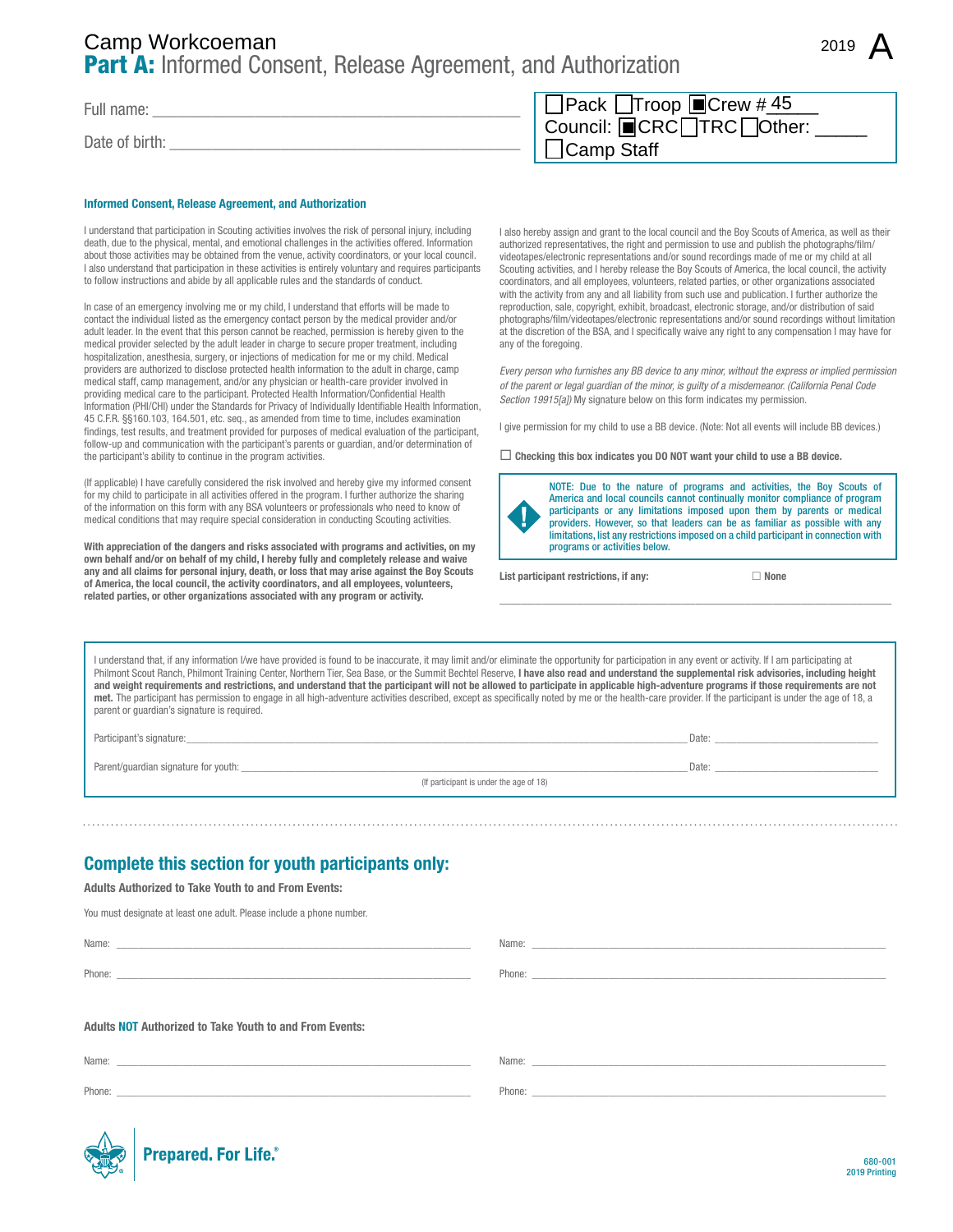# Part B1: General Information/Health History

| <b>Part B1:</b> General Information/Health History                                                          |  |                                                                                                  |  |                                                                                                                                                                                                                               |  |
|-------------------------------------------------------------------------------------------------------------|--|--------------------------------------------------------------------------------------------------|--|-------------------------------------------------------------------------------------------------------------------------------------------------------------------------------------------------------------------------------|--|
|                                                                                                             |  | $\Box$ Pack $\Box$ Troop $\Box$ Crew #45<br>Council: <b>■</b> CRC□TRC□Other: ____<br>□Camp Staff |  |                                                                                                                                                                                                                               |  |
|                                                                                                             |  |                                                                                                  |  | Age: Neght (local comparison) (Sender: Neght (local comparison) (Sender: Neght (local comparison) (Sender: Neght (local comparison) (Sender: Neght (local comparison) (Sender: Neght (local comparison) (Sender: Neght (local |  |
|                                                                                                             |  |                                                                                                  |  |                                                                                                                                                                                                                               |  |
|                                                                                                             |  |                                                                                                  |  |                                                                                                                                                                                                                               |  |
|                                                                                                             |  |                                                                                                  |  | Unit leader: <b>Example 2018 Parent's Mobile #: Parent's Mobile #: Parent's Mobile #:</b>                                                                                                                                     |  |
|                                                                                                             |  |                                                                                                  |  | 45<br>Unit No.:                                                                                                                                                                                                               |  |
|                                                                                                             |  |                                                                                                  |  |                                                                                                                                                                                                                               |  |
| If you do not have medical insurance, enter "none" above. Copies of insurance cards are no longer required. |  |                                                                                                  |  |                                                                                                                                                                                                                               |  |
| In case of emergency, notify the person below:                                                              |  |                                                                                                  |  |                                                                                                                                                                                                                               |  |

| Name:                   |             | Relationship:      |              |
|-------------------------|-------------|--------------------|--------------|
| Address:                | Home phone: |                    | Other phone: |
| Alternate contact name: |             | Alternate's phone: |              |

### Health History

Do you currently have or have you ever been treated for any of the following?

| <b>Yes</b> | <b>No</b> | <b>Condition</b>                                                                                                                                                           | <b>Explain</b>                  |                                    |
|------------|-----------|----------------------------------------------------------------------------------------------------------------------------------------------------------------------------|---------------------------------|------------------------------------|
|            |           | <b>Diabetes</b>                                                                                                                                                            | Last HbA1c percentage and date: | Insulin pump: Yes $\Box$ No $\Box$ |
|            |           | Hypertension (high blood pressure)                                                                                                                                         |                                 |                                    |
|            |           | Adult or congenital heart disease/heart attack/chest pain (angina)/<br>heart murmur/coronary artery disease. Any heart surgery or<br>procedure. Explain all "yes" answers. |                                 |                                    |
|            |           | Family history of heart disease or any sudden heart-related<br>death of a family member before age 50.                                                                     |                                 |                                    |
|            |           | Stroke/TIA                                                                                                                                                                 |                                 |                                    |
|            |           | Asthma/reactive airway disease                                                                                                                                             | Last attack date:               |                                    |
|            |           | Lung/respiratory disease                                                                                                                                                   |                                 |                                    |
|            |           | COPD                                                                                                                                                                       |                                 |                                    |
|            |           | Ear/eyes/nose/sinus problems                                                                                                                                               |                                 |                                    |
|            |           | Muscular/skeletal condition/muscle or bone issues                                                                                                                          |                                 |                                    |
|            |           | Head injury/concussion/TBI                                                                                                                                                 |                                 |                                    |
|            |           | Altitude sickness                                                                                                                                                          |                                 |                                    |
|            |           | Psychiatric/psychological or emotional difficulties                                                                                                                        |                                 |                                    |
|            |           | Neurological/behavioral disorders                                                                                                                                          |                                 |                                    |
|            |           | Blood disorders/sickle cell disease                                                                                                                                        |                                 |                                    |
|            |           | Fainting spells and dizziness                                                                                                                                              |                                 |                                    |
|            |           | Kidney disease                                                                                                                                                             |                                 |                                    |
|            |           | Seizures or epilepsy                                                                                                                                                       | Last seizure date:              |                                    |
|            |           | Abdominal/stomach/digestive problems                                                                                                                                       |                                 |                                    |
|            |           | Thyroid disease                                                                                                                                                            |                                 |                                    |
|            |           | Skin issues                                                                                                                                                                |                                 |                                    |
|            |           | Obstructive sleep apnea/sleep disorders                                                                                                                                    | CPAP: Yes<br>No                 |                                    |
|            |           | List all surgeries and hospitalizations                                                                                                                                    | Last surgery date:              |                                    |
|            |           | List any other medical conditions not covered above                                                                                                                        |                                 |                                    |

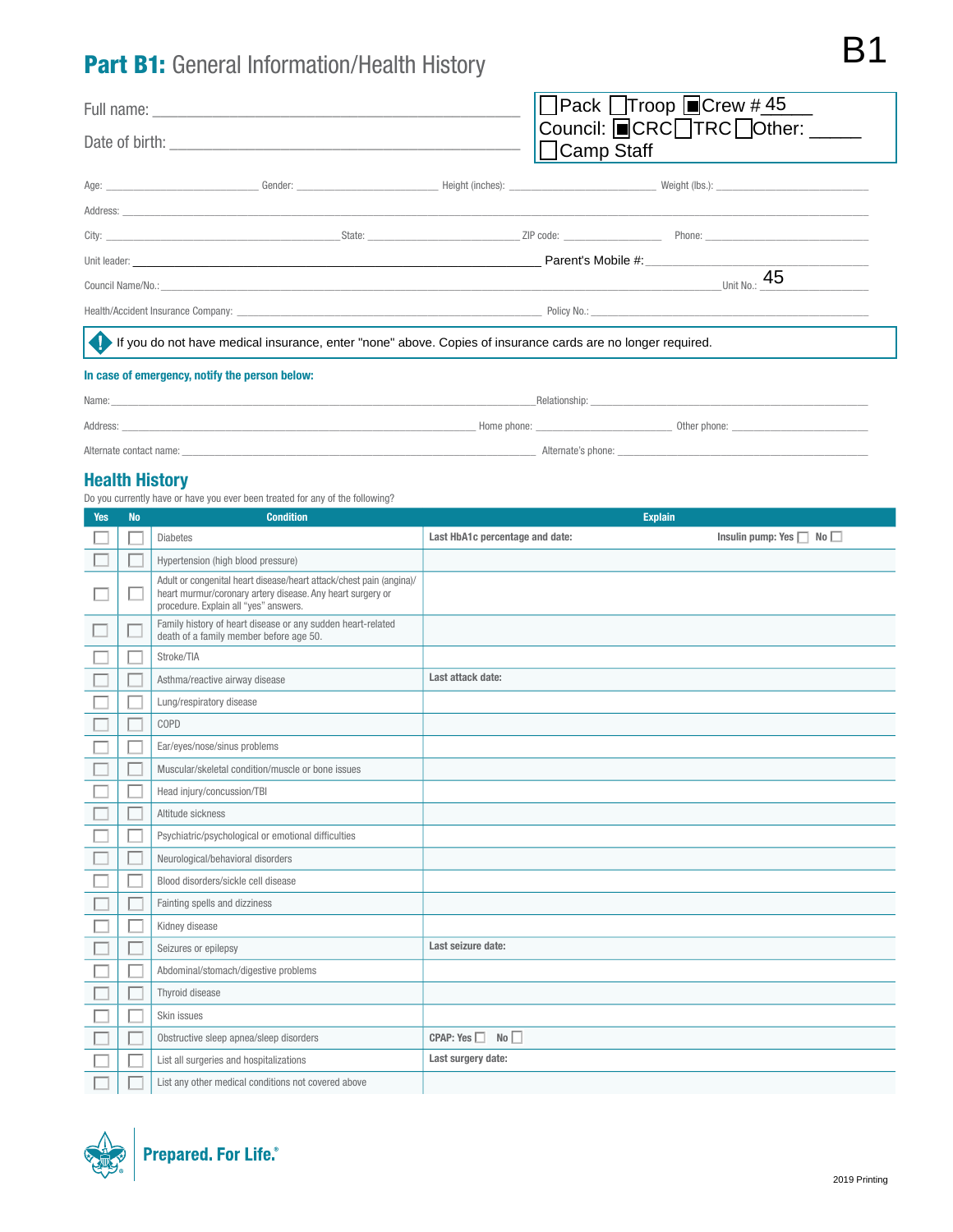# Part B2: General Information/Health History

| <b>Part B2:</b> General Information/Health History |                                                                      |  |
|----------------------------------------------------|----------------------------------------------------------------------|--|
| Full name:<br>Date of birth:                       | DPack Troop DCrew #45<br>Council: DCRC TRC Other: ___<br>DCamp Staff |  |

#### Allergies/Medications

| <b>DO YOU USE AN EPINEPHRINE</b>        | $\Box$ YFS | $\square$ NO |
|-----------------------------------------|------------|--------------|
| <b>AUTOINJECTOR?</b> Exp. date (if yes) |            |              |

DO YOU USE AN ASTHMA RESCUE  $\Box$  YES  $\Box$  NO INHALER? Exp. date (if yes)

#### Are you allergic to or do you have any adverse reaction to any of the following? If yes (above or below), an Emergency Treatment Plan for Allergic Reactions form is required.

| Yes | <b>No</b> | <b>Allergies or Reactions</b> | <b>Explain</b> | <b>Yes</b> | No <sup>3</sup> | <b>Allergies or Reactions</b> | <b>Explain</b>                                                                                       |
|-----|-----------|-------------------------------|----------------|------------|-----------------|-------------------------------|------------------------------------------------------------------------------------------------------|
|     |           | Medication                    |                |            |                 | Plants                        |                                                                                                      |
|     |           | Food                          |                |            |                 | Insect bites/stings           |                                                                                                      |
|     |           |                               |                |            |                 |                               | $A \cup A$ and $A \cup B$ are $A \cup B$ and $A \cup B$ are $A \cup B$ and $A \cup B$ are $A \cup B$ |

List all medications currently used, including any over-the-counter medications. An Authorization for the Administration of Medication

form is required for EACH medication.

 $\Box$  Check here if no medications are routinely taken.  $\Box$  If additional space is needed, please list on a separate sheet and attach.

| <b>Medication</b>                                                                                                                         | <b>Dose</b> | Frequency | <b>Reason</b> |  |  |  |
|-------------------------------------------------------------------------------------------------------------------------------------------|-------------|-----------|---------------|--|--|--|
|                                                                                                                                           |             |           |               |  |  |  |
|                                                                                                                                           |             |           |               |  |  |  |
|                                                                                                                                           |             |           |               |  |  |  |
|                                                                                                                                           |             |           |               |  |  |  |
|                                                                                                                                           |             |           |               |  |  |  |
|                                                                                                                                           |             |           |               |  |  |  |
| $\Box$ YES<br>$\Box$ NO<br>Non-prescription medication administration is authorized with these exceptions: ______________________________ |             |           |               |  |  |  |
| Administration of the above medications is approved for youth by:                                                                         |             |           |               |  |  |  |

, which is the contribution of the contribution of  $\mathcal{N}_{\rm{max}}$  ,  $\mathcal{N}_{\rm{max}}$  ,  $\mathcal{N}_{\rm{max}}$ 

Parent/guardian signature MD/DO, NP, or PA signature (if your state requires signature)

 $\Box$  I certify all immunizations are up to

Bring enough medications in sufficient quantities and in the original containers. Make sure that they are NOT expired, including inhalers and EpiPens. You SHOULD NOT STOP taking any maintenance medication unless instructed to do so by your doctor.

## Immunization

The following immunizations are recommended. Tetanus immunization is required and must have been received within the last 10 years. If you had the disease, check the disease column and list the date. If immunized, check yes and provide the year received.

| Yes | <b>No</b> | <b>Had Disease</b> | <b>Immunization</b>                        | Date(s) | date. (Physician's Signature/Stamp)                                                                                                                                                                                                                                          |
|-----|-----------|--------------------|--------------------------------------------|---------|------------------------------------------------------------------------------------------------------------------------------------------------------------------------------------------------------------------------------------------------------------------------------|
|     |           |                    | <b>Tetanus</b>                             |         |                                                                                                                                                                                                                                                                              |
|     |           |                    | Pertussis                                  |         |                                                                                                                                                                                                                                                                              |
|     |           |                    | Diphtheria                                 |         |                                                                                                                                                                                                                                                                              |
|     |           |                    | Measles/mumps/rubella                      |         |                                                                                                                                                                                                                                                                              |
|     |           |                    | Polio                                      |         | <b>DO NOT WRITE IN THIS BOX.</b><br>Review for camp or special activity.                                                                                                                                                                                                     |
|     |           |                    | Chicken Pox                                |         |                                                                                                                                                                                                                                                                              |
|     |           |                    | <b>Hepatitis A</b>                         |         |                                                                                                                                                                                                                                                                              |
|     |           |                    | <b>Hepatitis B</b>                         |         | Date: Date: Production of the Contract of the Contract of the Contract of the Contract of the Contract of the Contract of the Contract of the Contract of the Contract of the Contract of the Contract of the Contract of the<br>$\Box$ No<br>Further approval required: Ves |
|     |           |                    | Meningitis                                 |         |                                                                                                                                                                                                                                                                              |
|     |           |                    | Influenza                                  |         |                                                                                                                                                                                                                                                                              |
|     |           |                    | Other (i.e., HIB)                          |         |                                                                                                                                                                                                                                                                              |
|     |           |                    | Exemption to immunizations (form required) |         | Date: the contract of the contract of the contract of the contract of the contract of the contract of the contract of the contract of the contract of the contract of the contract of the contract of the contract of the cont                                               |

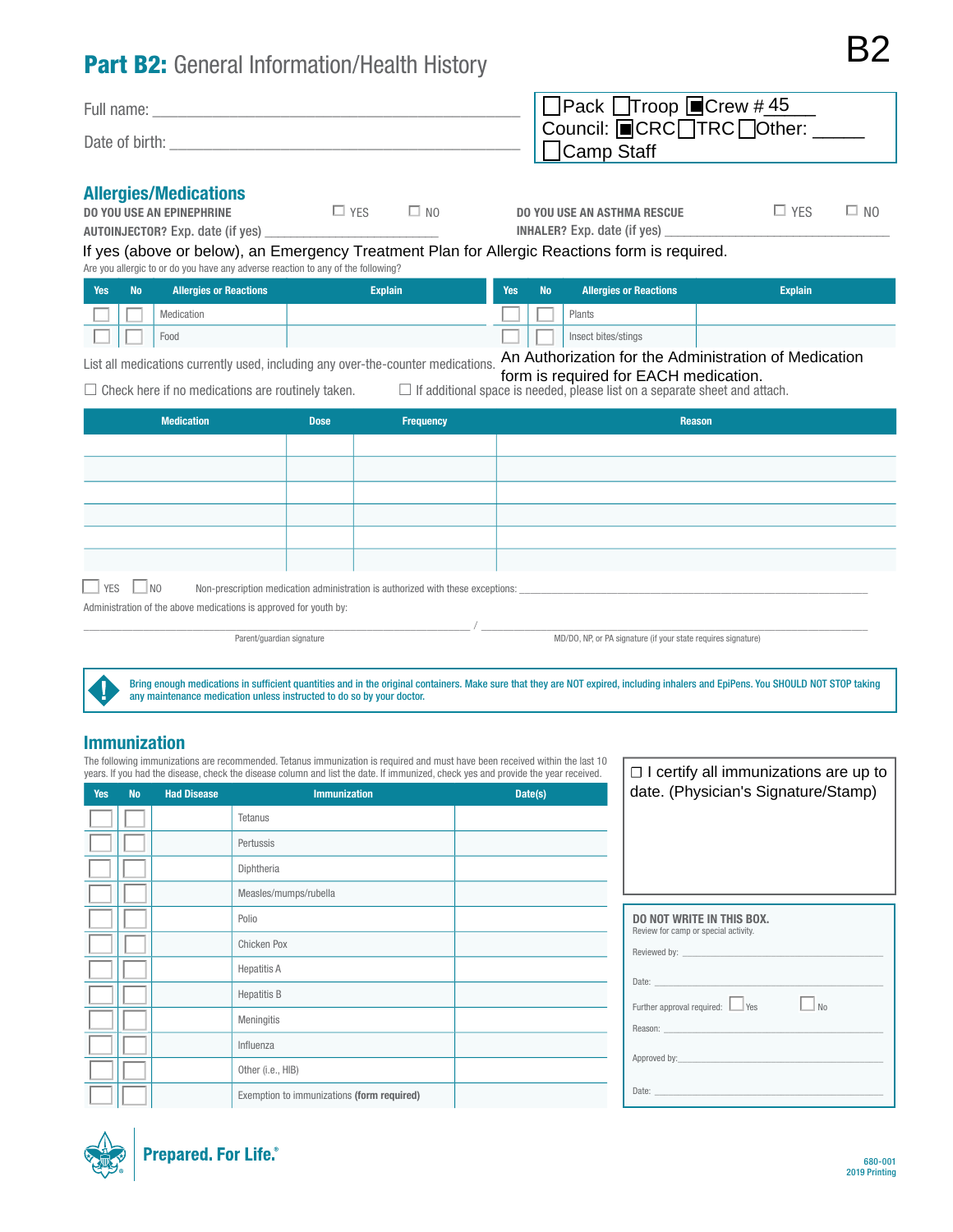# Part C: Pre-Participation Physical

| <b>Part C:</b> Pre-Participation Physical<br>This part must be completed by certified and licensed physicians (MD, DO), nurse practitioners, or physician assistants. |                                                 |  |
|-----------------------------------------------------------------------------------------------------------------------------------------------------------------------|-------------------------------------------------|--|
| Full name:                                                                                                                                                            | OPack OTroop OCrew #45                          |  |
| Date of birth:                                                                                                                                                        | Council: ■CRC□TRC□Other: _<br>$\Box$ Camp Staff |  |

You are being asked to certify that this individual has no contraindication for participation in a Scouting experience. For individuals who will be attending a high-adventure program, including one of the national high-adventure bases, please refer to the supplemental information on the following pages or the form provided by your patient. You can also visit www.scouting.org/health-and-safety/ahmr to view this information online.

| Please fill in the following information: |        |                |  |  |  |
|-------------------------------------------|--------|----------------|--|--|--|
|                                           | Yes No | <b>Explain</b> |  |  |  |
| Medical restrictions to participate       |        |                |  |  |  |

| Yes | <b>No</b> | <b>Allergies or Reactions</b> | <b>Explain</b> | Yes | <b>No</b> | <b>Allergies or Reactions</b> | <b>Explain</b> |
|-----|-----------|-------------------------------|----------------|-----|-----------|-------------------------------|----------------|
|     |           | Medication                    |                |     |           | Plants                        |                |
|     |           | Food                          |                |     |           | Insect bites/stings           |                |

| <b>Height (inches)</b> | <b>Weight (lbs.)</b> | <b>BMI</b> | <b>Blood Pressure</b> | <b>Pulse</b> |
|------------------------|----------------------|------------|-----------------------|--------------|
|                        |                      |            |                       |              |

|                  | <b>Normal</b> | <b>Abnormal</b> | <b>Explain Abnormalities</b> | <b>Examiner's Certification</b>                                                                                                                                                                     |              |                                                                                                                                                                                                             |  |
|------------------|---------------|-----------------|------------------------------|-----------------------------------------------------------------------------------------------------------------------------------------------------------------------------------------------------|--------------|-------------------------------------------------------------------------------------------------------------------------------------------------------------------------------------------------------------|--|
| Eyes             |               |                 |                              | I certify that I have reviewed the health history and examined this person and find no contraindications for<br>participation in a Scouting experience. This participant (with noted restrictions): |              |                                                                                                                                                                                                             |  |
|                  |               |                 |                              | <b>True</b>                                                                                                                                                                                         | <b>False</b> | <b>Explain</b>                                                                                                                                                                                              |  |
| Ears/nose/throat |               |                 |                              |                                                                                                                                                                                                     |              | Meets height/weight requirements.                                                                                                                                                                           |  |
| Lungs            |               |                 |                              |                                                                                                                                                                                                     |              | Has no uncontrolled heart disease, lung disease, or hypertension.                                                                                                                                           |  |
| Heart            |               |                 |                              |                                                                                                                                                                                                     |              | Has not had an orthopedic injury, musculoskeletal problems, or orthopedic<br>surgery in the last six months or possesses a letter of clearance from his or her<br>orthopedic surgeon or treating physician. |  |
|                  |               |                 |                              |                                                                                                                                                                                                     |              | Has no uncontrolled psychiatric disorders.                                                                                                                                                                  |  |
| Abdomen          |               |                 |                              |                                                                                                                                                                                                     |              | Has had no seizures in the last year.                                                                                                                                                                       |  |
| Genitalia/hernia |               |                 |                              |                                                                                                                                                                                                     |              | Does not have poorly controlled diabetes.                                                                                                                                                                   |  |
|                  |               |                 |                              |                                                                                                                                                                                                     |              | If planning to scuba dive, does not have diabetes, asthma, or seizures.                                                                                                                                     |  |
| Musculoskeletal  |               |                 |                              |                                                                                                                                                                                                     |              | Date: <u>www.community.com</u>                                                                                                                                                                              |  |
| Neurological     |               |                 |                              |                                                                                                                                                                                                     |              |                                                                                                                                                                                                             |  |
| Skin issues      |               |                 |                              |                                                                                                                                                                                                     |              | ZIP code: _________                                                                                                                                                                                         |  |
| Other            |               |                 |                              |                                                                                                                                                                                                     |              |                                                                                                                                                                                                             |  |

#### Height/Weight Restrictions

b

If you exceed the maximum weight for height as explained in the following chart and your planned high-adventure activity will take you more than 30 minutes away from an emergency vehicle/ accessible roadway, you may not be allowed to participate.

#### Maximum weight for height:

| <b>Height (inches)</b> | <b>Max. Weight</b> | <b>Height (inches)</b> | <b>Max. Weight</b> | <b>Height (inches)</b> | <b>Max. Weight</b> | <b>Height (inches)</b> | <b>Max. Weight</b> |
|------------------------|--------------------|------------------------|--------------------|------------------------|--------------------|------------------------|--------------------|
| 60                     | 166                | 65                     | 195                | 70                     | 226                | 75.                    | 260                |
| 61                     | 172                | 66                     | 201                | 71                     | 233                | 76                     | 267                |
| 62                     | 178                | 67                     | 207                | 72                     | 239                |                        | 274                |
| 63                     | 183                | 68                     | 214                | 73                     | 246                | 78                     | 281                |
| 64                     | 189                | 69                     | 220                | 74                     | 252                | 79 and over            | 295                |